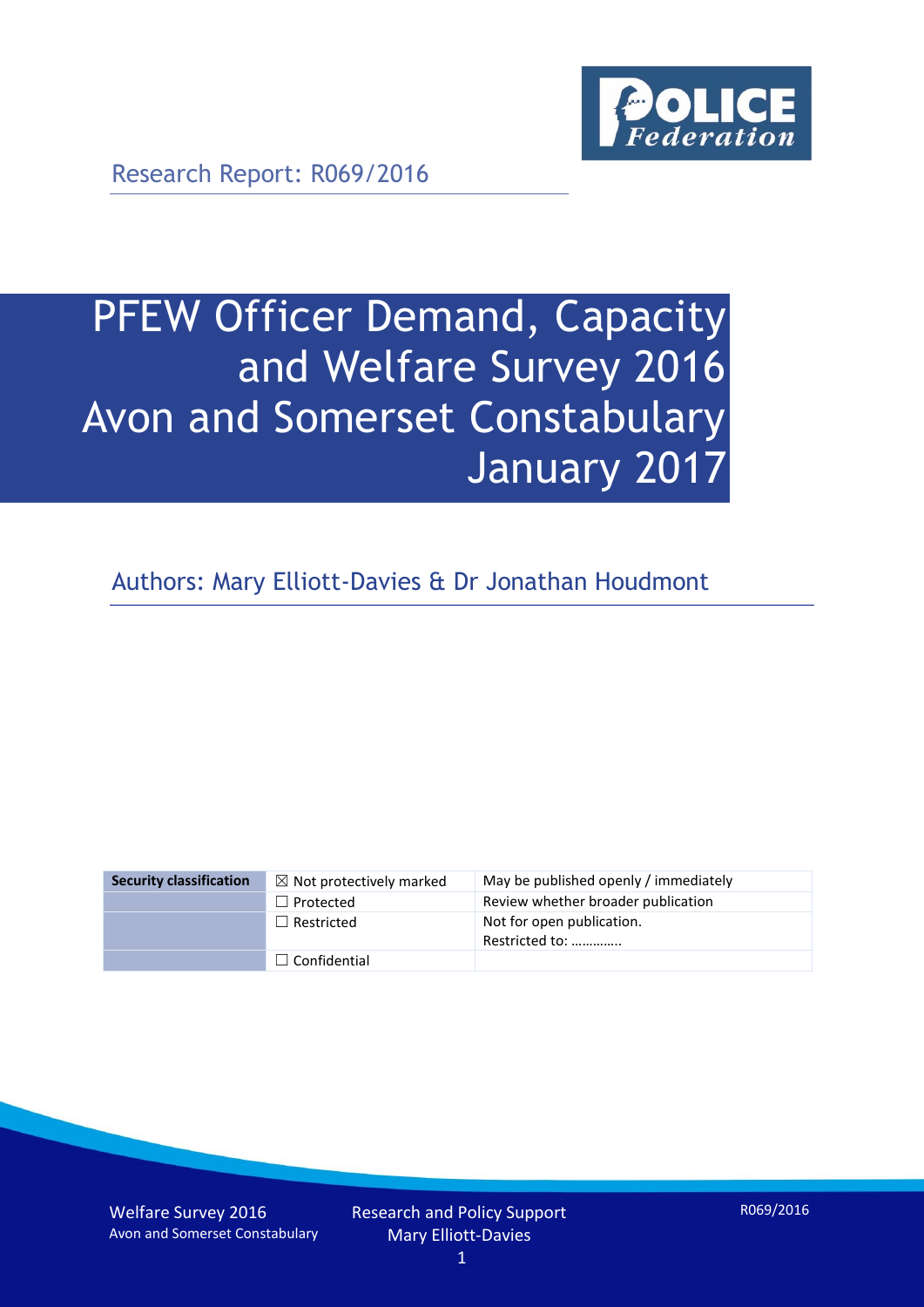# **1. FOREWORD**

#### **INTRODUCTION**

In recent times policing in England and Wales has experienced unprecedented budgetary cuts amounting to an 18% real-term reduction since 2010.<sup>i</sup> The impact on police officer numbers has been considerable, with a 14% fall in officer numbers over a seven year period from a high of 143,734 in 2009<sup>ii</sup> to 124,066 in March 2016.<sup>iii</sup> Evidence from a focus group study conducted by the PFEW<sup>iv</sup> highlighted that these reduction's may be having a negative effect on officers individual wellbeing. It was within this context that the 2016 PFEW Officer Demand, Capacity, and Welfare Survey took place.

This report provides a summary of responses to key questions from the 2016 PFEW Officer Demand, Capacity, and Welfare Survey from respondents in **Avon and Somerset Constabulary**.

Where appropriate, details of average responses for the police service as a whole are also presented. However, differences between the national and local responses have not been tested statistically and therefore any differences reported are for guidance only and must be treated with caution.

Force rankings have not been included due to the vast range of response rates across forces (2.1% - 34.2%), making comparisons inappropriate without the application of inferential statistics to address the extreme variations in sample sizes (range: 34 -3909). In addition, forces with less than 100 respondents were not provided with a force level report as their sample size was too small to be representative of the force as a whole and may have enabled identification of individuals based on their demographics.

Please be aware that the total number of responses for each item may vary slightly as not all items were answered by all respondents, and all percentages are rounded to the nearest whole number. In addition, the actual differences between any and all groups may be quite small and these details should be considered when interpreting the data.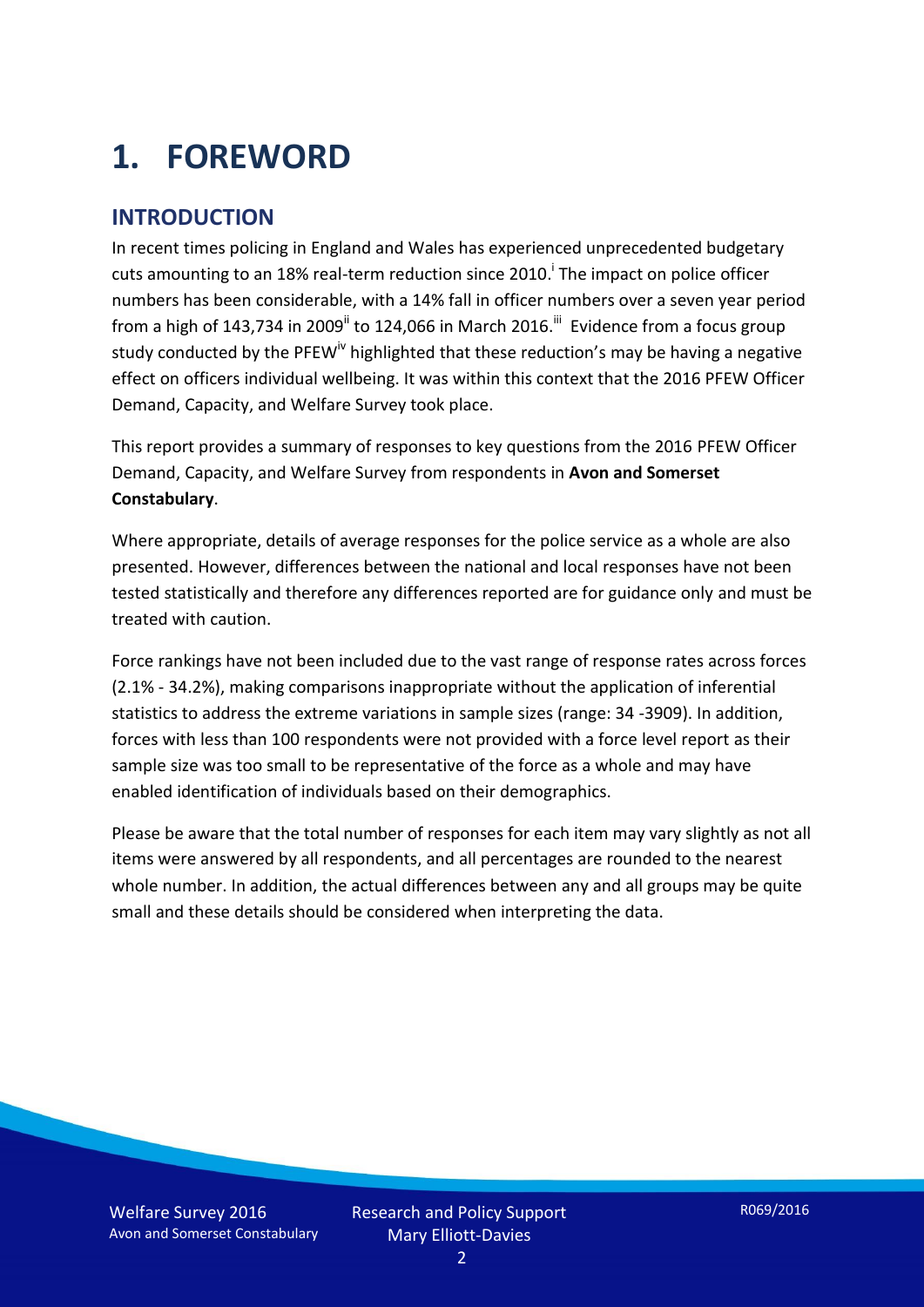#### **RESPONSE RATES AND DEMOGRAPHICS**

Survey responses were gathered over a four-week period in February 2016. All officers of the federated ranks in England and Wales were eligible to participate. Analyses were conducted on a sample of 16,841 responses drawn from all 43 forces across England and Wales.<sup>1</sup> The national response rate for the 2016 survey was 14%.

159 responses were received from Avon and Somerset Constabulary, representing a response rate of around 6%.<sup>2</sup> The margin of error for this report has been calculated using the size of the sample and the population. At a 95% confidence level, this force report has a 8% margin of error. If the margin of error is less than 5%, it can be considered to be within the normal bounds of academic rigor.<sup>3</sup> If this threshold has not been met, the results from this report must be interpreted with caution.

Overall 1% of respondents (*N*=237) to the survey declined to state which force they belonged to. These responses have been included within the national data but are excluded from force-level analyses.

74% of responses from Avon and Somerset Constabulary were received from male officers and 26% of responses were from female officers. In regards to rank, 74% of respondents from Avon and Somerset Constabulary were Constables, 20% were Sergeants and 6% were Inspectors or Chief Inspectors. 3% of responses from Avon and Somerset Constabulary were received from Black and Minority Ethnic (BME) officers.

<u>.</u>

 $1$  Data were removed where the respondent indicated they were not currently a police officer or they gave implausible answers – for full exclusion criteria, please see Houdmont & Elliott-Davies (2016).

 $2$  Based on March 2016 Home Office figures of officer headcount.

 $^3$  The generally accepted academic standards is a 95% confidence level with a 5% (or less) margin of error.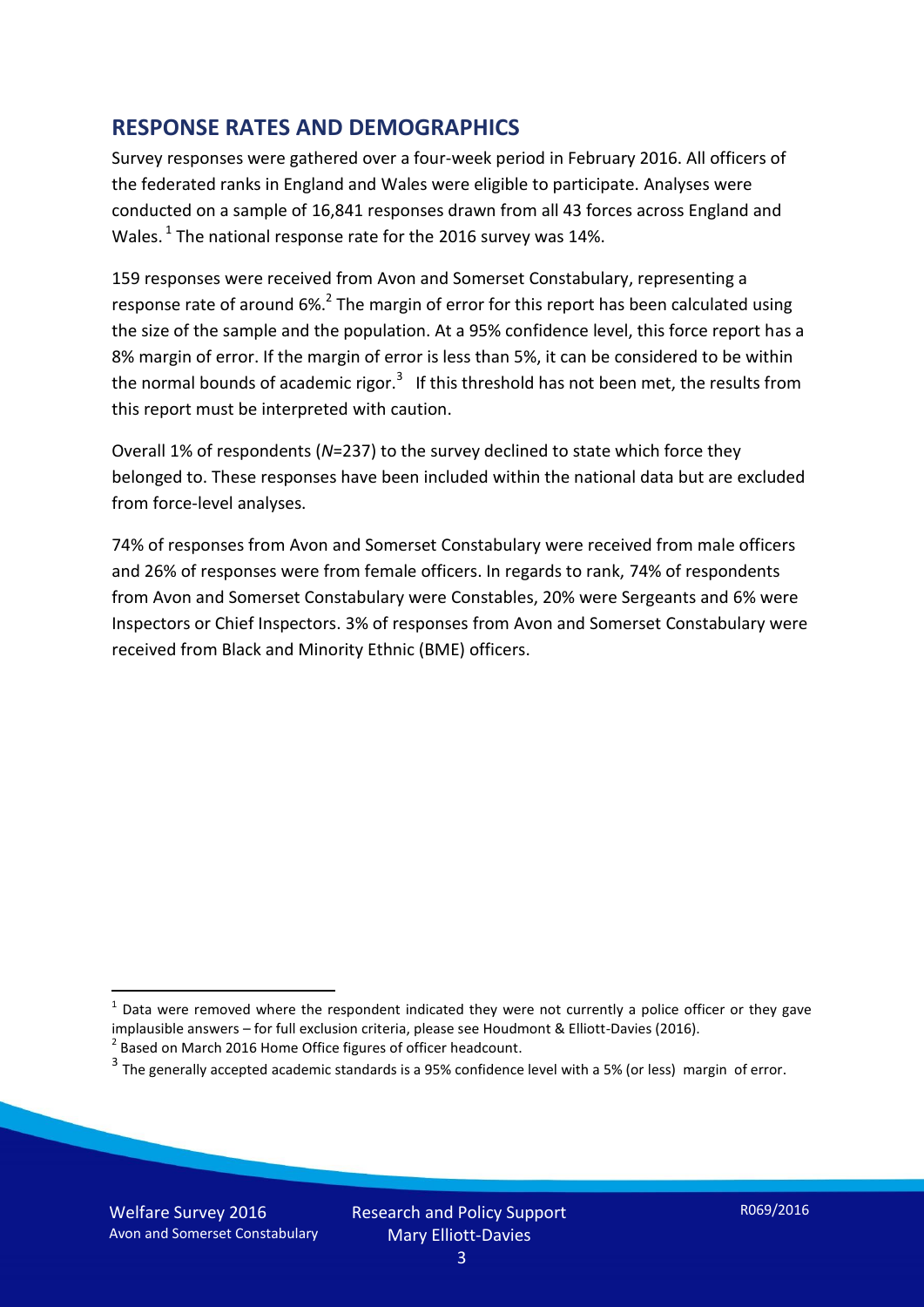# **2. DEMAND**

### **2.1. WORKLOAD**

77% of respondents from Avon and Somerset Constabulary told us that their workload is currently too high. This was higher than the proportion of national respondents who reported their workload was too high (66%).

#### **2.2. HSE MANAGEMENT STANDARDS**

The UK Health and Safety Executive published the Management Standards Indicator Tool (MSIT) to assist organisations in the assessment of workers exposure to dimensions of the psychosocial work environment that, if not properly managed, can lead to harm to health.<sup>v</sup> The 25-item version of the MSIT<sup>VI</sup> contains four items that measure job demands.

34% of respondents from Avon and Somerset Constabulary told us that they often or always have unachievable deadlines, and 54% that they have to neglect some tasks because they have too much to do. Findings for the MSIT job demand items for Avon and Somerset Constabulary are presented in Figure 1 below.





Welfare Survey 2016 Avon and Somerset Constabulary Research and Policy Support Mary Elliott-Davies

R069/2016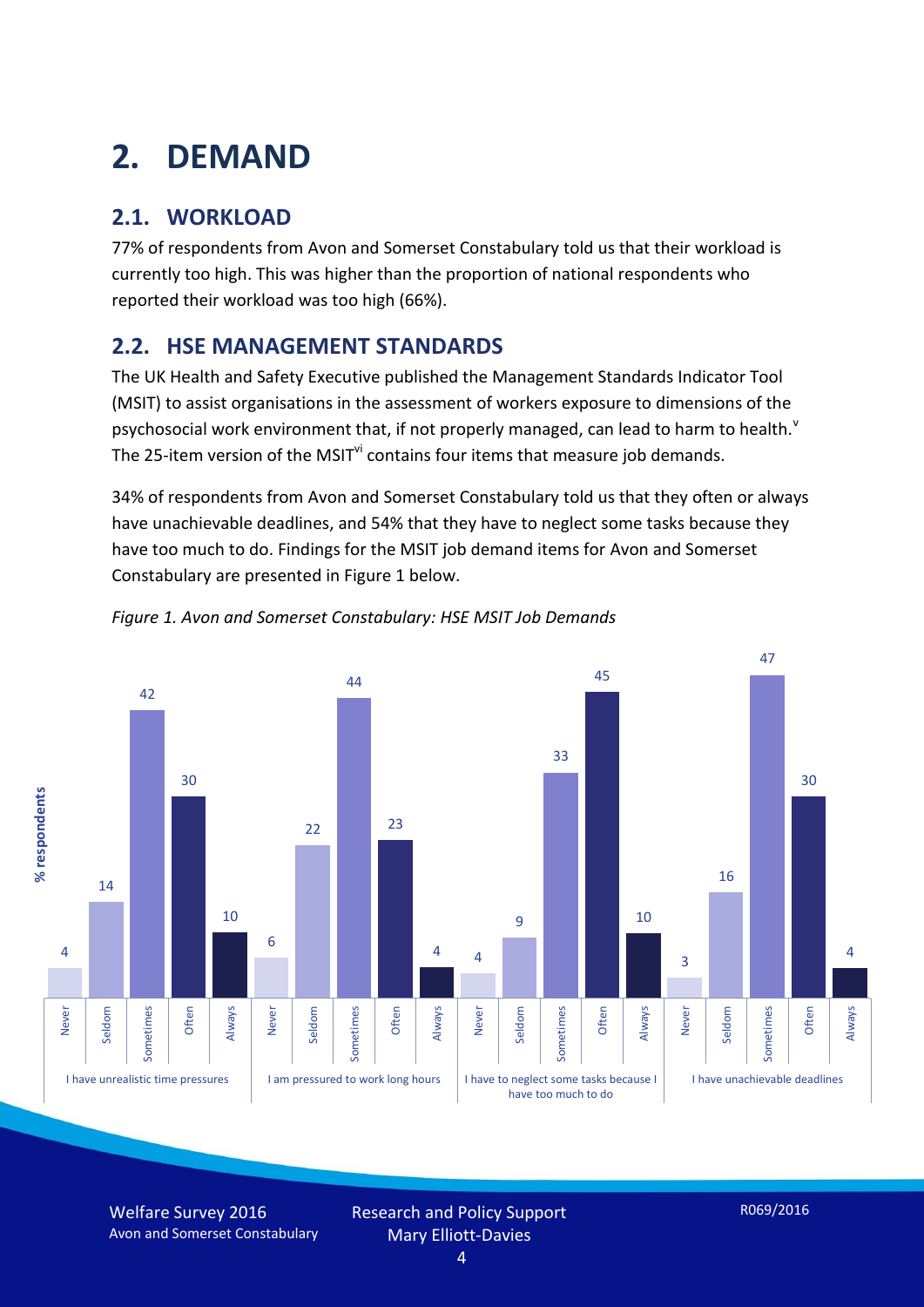#### **2.3. AMOUNT AND PACE OF WORK**

A set of statements were developed for the current study to assess aspects of job demands in regards to the amount and pace of work. Findings for Avon and Somerset Constabulary are presented in Figure 2.



*Figure 2. Avon and Somerset Constabulary: Amount and pace of work* 60

79% of respondents from Avon and Somerset Constabulary *disagreed* or *strongly disagreed* that they were able to meet all of the conflicting demands on their time and 89% of respondents from Avon and Somerset Constabulary *disagreed* or *strongly disagreed* that there are enough officers to manage all the demands made on their team/unit.

team/unit

% respondents **% respondents**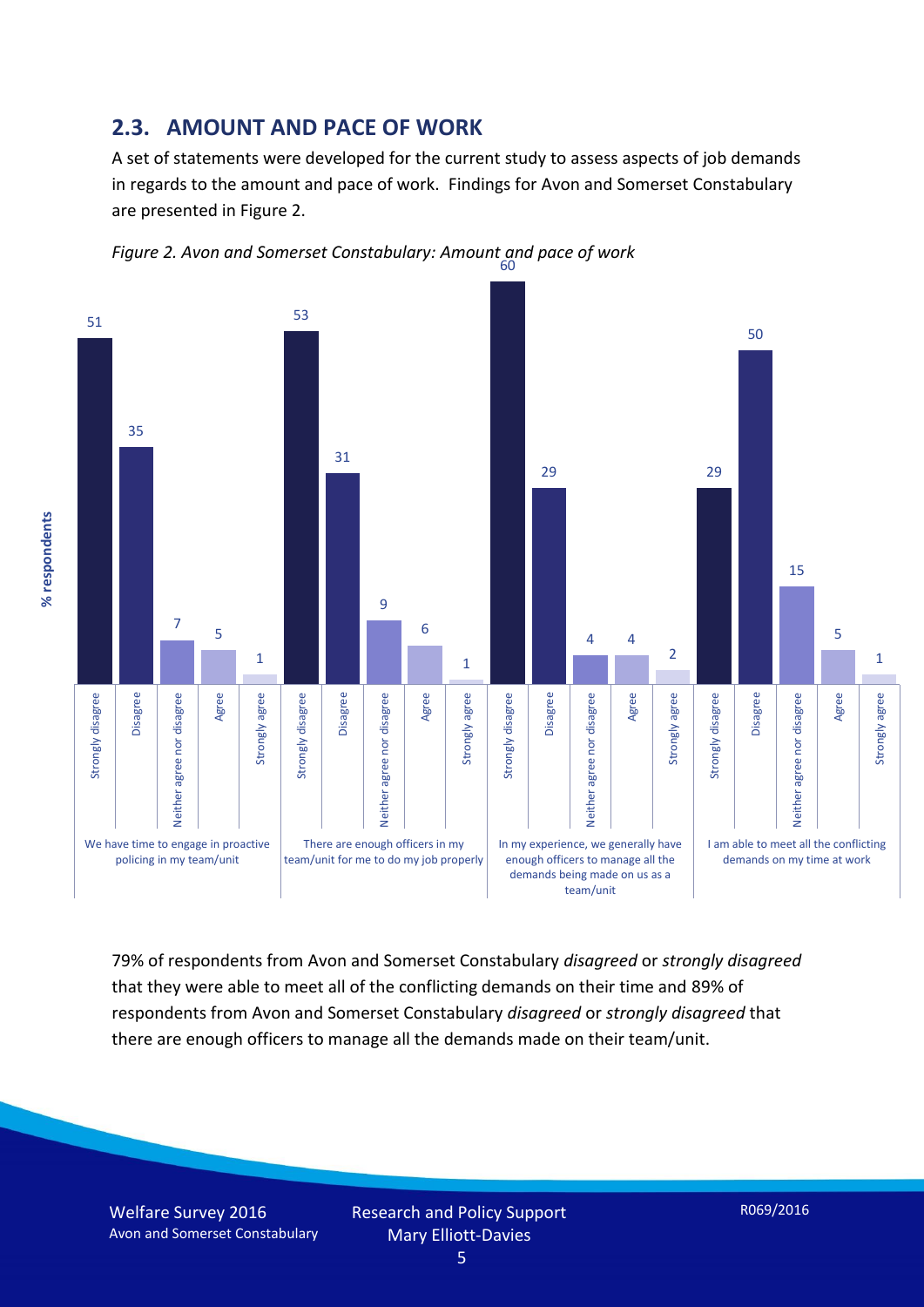# **3. CAPACITY**

#### **3.1. MINIMUM OFFICER STAFFING**

We asked respondents whether or not their team or unit has a minimum officer staffing level and 77% of respondents from Avon and Somerset Constabulary indicated that their team or unit had a minimum officer staffing level. Among respondents whose team or unit had a minimum officer staffing level, 43% indicated that this level was achieved *never* or *rarely*.

#### **3.2. OFFICER STAFFING ARRANGEMENTS**

Respondents were asked whether they had been told how officer staffing levels in their team/unit were determined and whether they felt it was effective. 64% of respondents from Avon and Somerset Constabulary indicated that they had not been told how officer staffing levels are determined, whilst 80% *disagreed* or *strongly disagreed* that the way officer staffing levels are determined seems to be effective. An additional set of statements were developed for this survey to assess aspects of capacity to meet job demands. Results for Avon and Somerset Constabulary are below.



*Figure 3. Avon and Somerset Constabulary: Capacity to deal with workload*

Welfare Survey 2016 Avon and Somerset Constabulary

Research and Policy Support Mary Elliott-Davies 6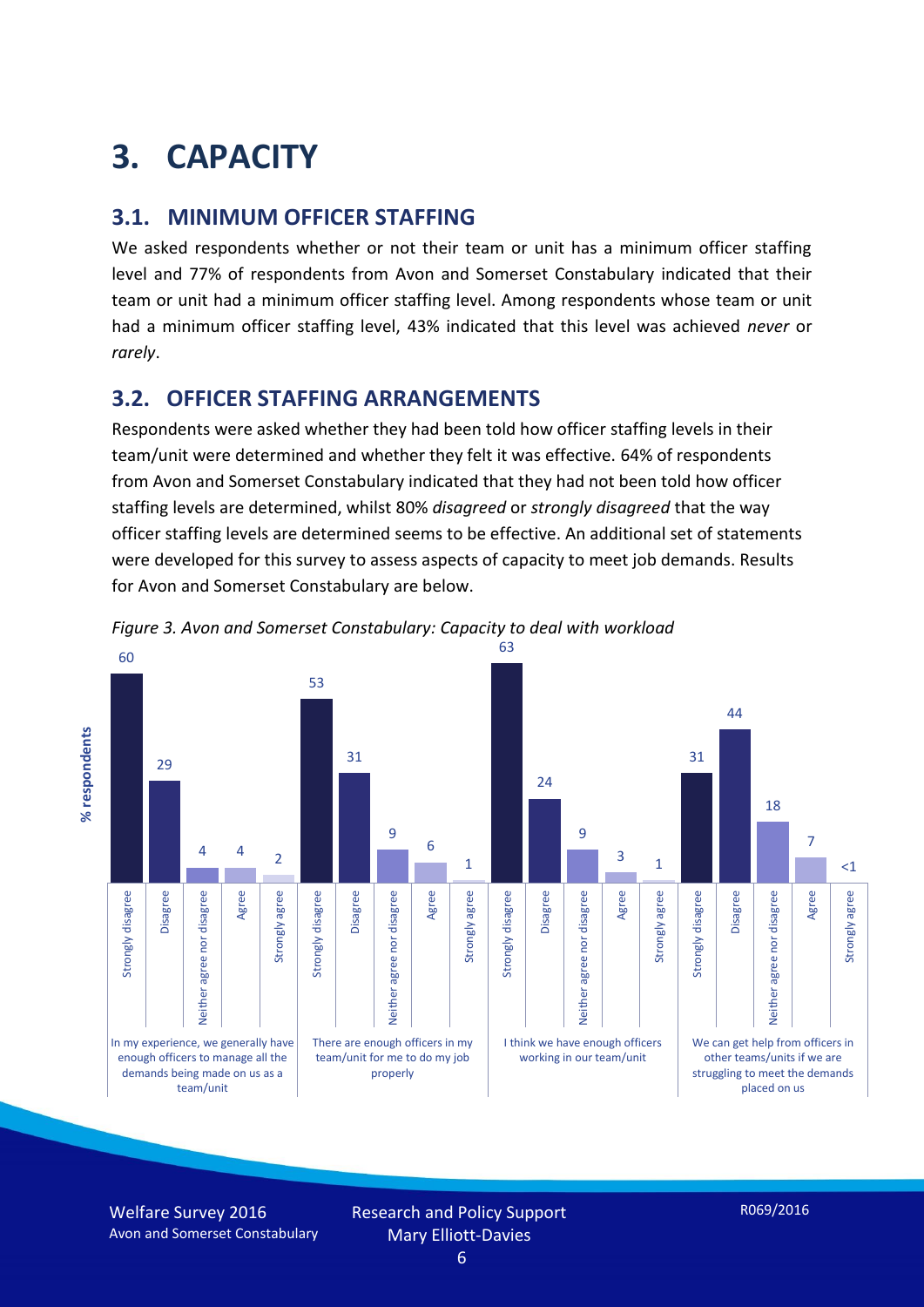## **4. WORK PATTERNS**

#### **4.1. SHIFTS**

Respondents were invited to indicate which of broad shift patterns they typically worked (indicated in Figure 4) and, to the nearest hour, how long their shifts are supposed to last.

1% of respondents from Avon and Somerset Constabulary reported their formal shift duration was more than the 8- 10 hours advised by the Health and Safety Executive<sup>vii</sup> and the Police Negotiating Board.<sup>viii</sup>



#### *Figure 4. Avon and Somerset Constabulary: Shift rotation*

#### **4.2. SINGLE CREWING**

Among respondents from Avon and Somerset Constabulary, for whom this item was applicable (*N*=*138*), 86% reported being single crewed either *often* or *always* over the previous 12 month period, this can be compared with 73% of respondents from the national sample.

#### **4.3. BREAKS, REST DAYS AND ANNUAL LEAVE**

70% of respondents from Avon and Somerset Constabulary were *never* or *rarely* able to take their full rest break entitlement, and 74% reported having had two or more rest days cancelled in the previous 12 month period.

47% of respondents from Avon and Somerset Constabulary told us that they have not been able to take their full annual leave entitlement in the previous 12 month period.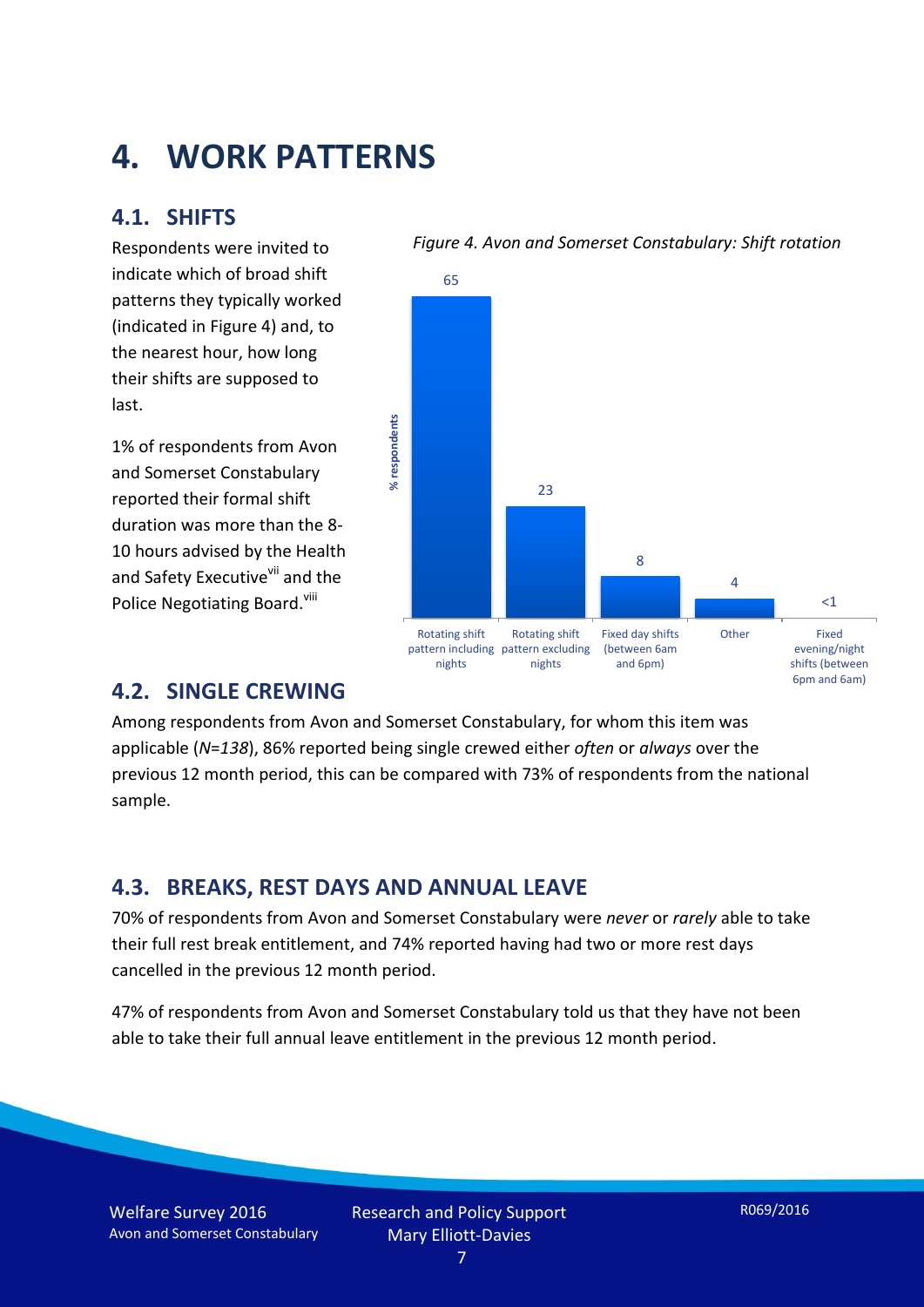# **5. MENTAL HEALTH AND WELLBEING**

#### **5.1. SINGLE ITEM INDICATOR**

A top-level broad overview of mental wellbeing was established using an item that asked respondents to indicate whether they had experienced feelings of stress, low mood, anxiety, or other difficulties with their health and wellbeing over the last 12 months.

86% of respondents from Avon and Somerset Constabulary indicated that they had experienced feelings of stress, low mood, anxiety, or other difficulties with their health and wellbeing over the last 12 months. 96% also indicated that these feelings were caused, or made worse by work.

#### **5.2. MENTAL WELLBEING**

Mental wellbeing can be broadly conceptualized as having two dimensions. The first concerns positive affect (i.e. pleasurable aspects of wellbeing such as feelings of optimism, cheerfulness, and relaxation). The second concerns psychological functioning (i.e. such as clear thinking, self-acceptance, personal development, competence, and autonomy).

To investigate mental wellbeing in more detail the two-dimensional structure of mental wellbeing described above was assessed using the short Warwick-Edinburgh Mental Wellbeing Scale.<sup>ix</sup> The use of this scale, which has been widely used in a number of settings, helps us to measure the incidence of wellbeing in the police in a reliable way, allowing credible comparisons. The scale asks individuals to rate their experience during the last two weeks for seven positively framed statements.

Findings for the items for the short Warwick-Edinburgh Mental Wellbeing Scale for Avon and Somerset Constabulary are presented in Figure 5 alongside those for the general public.

#### **5.3. HELP SEEKING**

A question was applied to identify those who had ever **sought help** for feelings of stress, low mood, anxiety, or any other difficulties with mental health and wellbeing. Examples of sources of help were provided including GP, occupational health department, psychologist, therapist, and counsellor.

45% of Avon and Somerset Constabulary respondents had previously sought help for feelings of stress, low mood, anxiety or other difficulties with their mental health and wellbeing, of which 60% had done so within the last 12 months.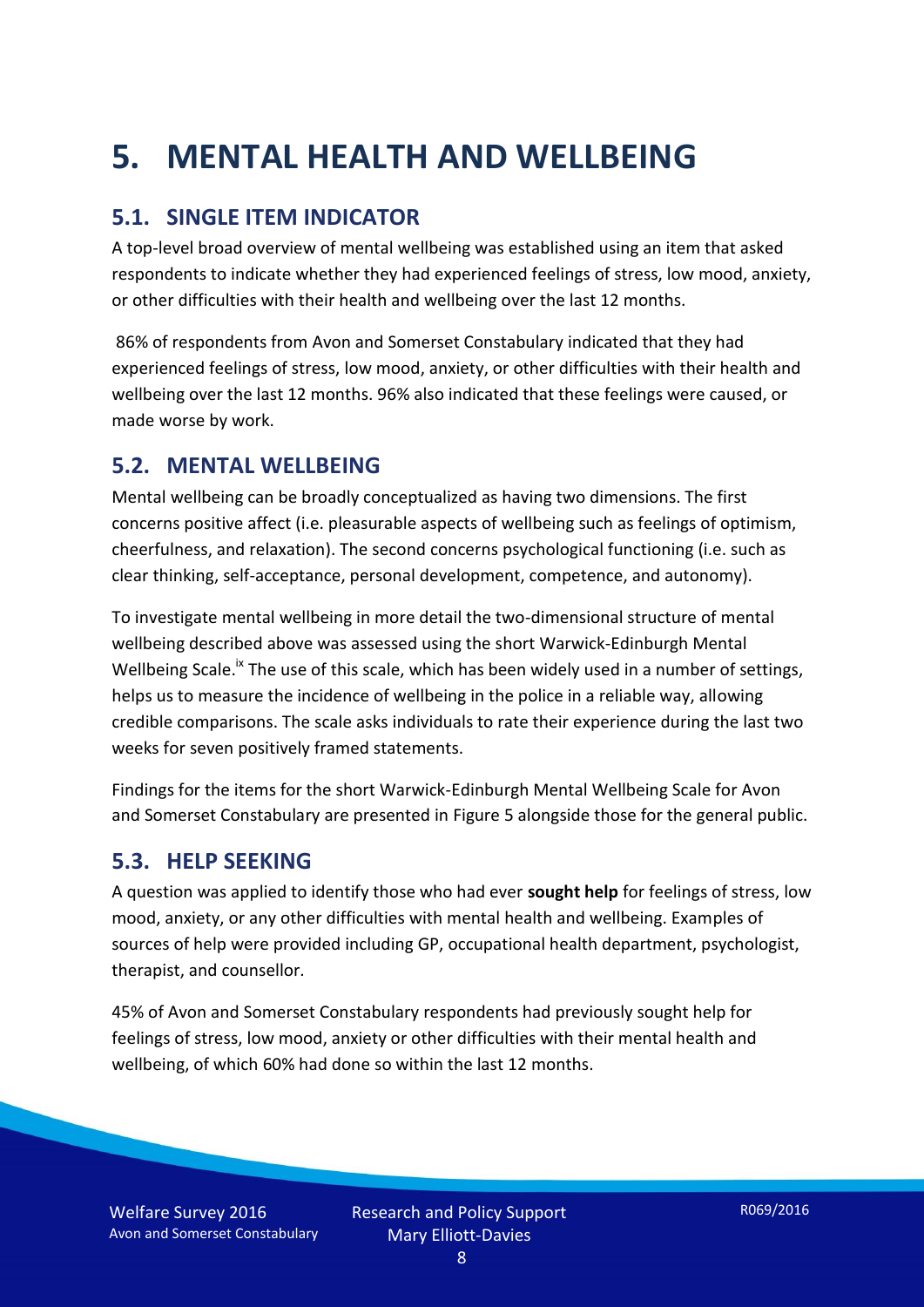*Figure 5. Avon and Somerset Constabulary:* The Short Warwick-Edinburgh Mental Wellbeing Scale*.*



General Population: North West [England] Mental Wellbeing Survey (2012-23) Local Response: PFEW Welfare Survey (2016)

#### **5.4. STRESS**

Work related stress was measured using a single-item measure. 47% of respondents from Avon and Somerset Constabulary presented with a non-diagnostic case of work-related stress.<sup>x</sup> Stress outside of work was assessed using an adaptation of the work-related stress measure. 13% of respondents from Avon and Somerset Constabulary presented with a nondiagnostic case of stress outside of work.

9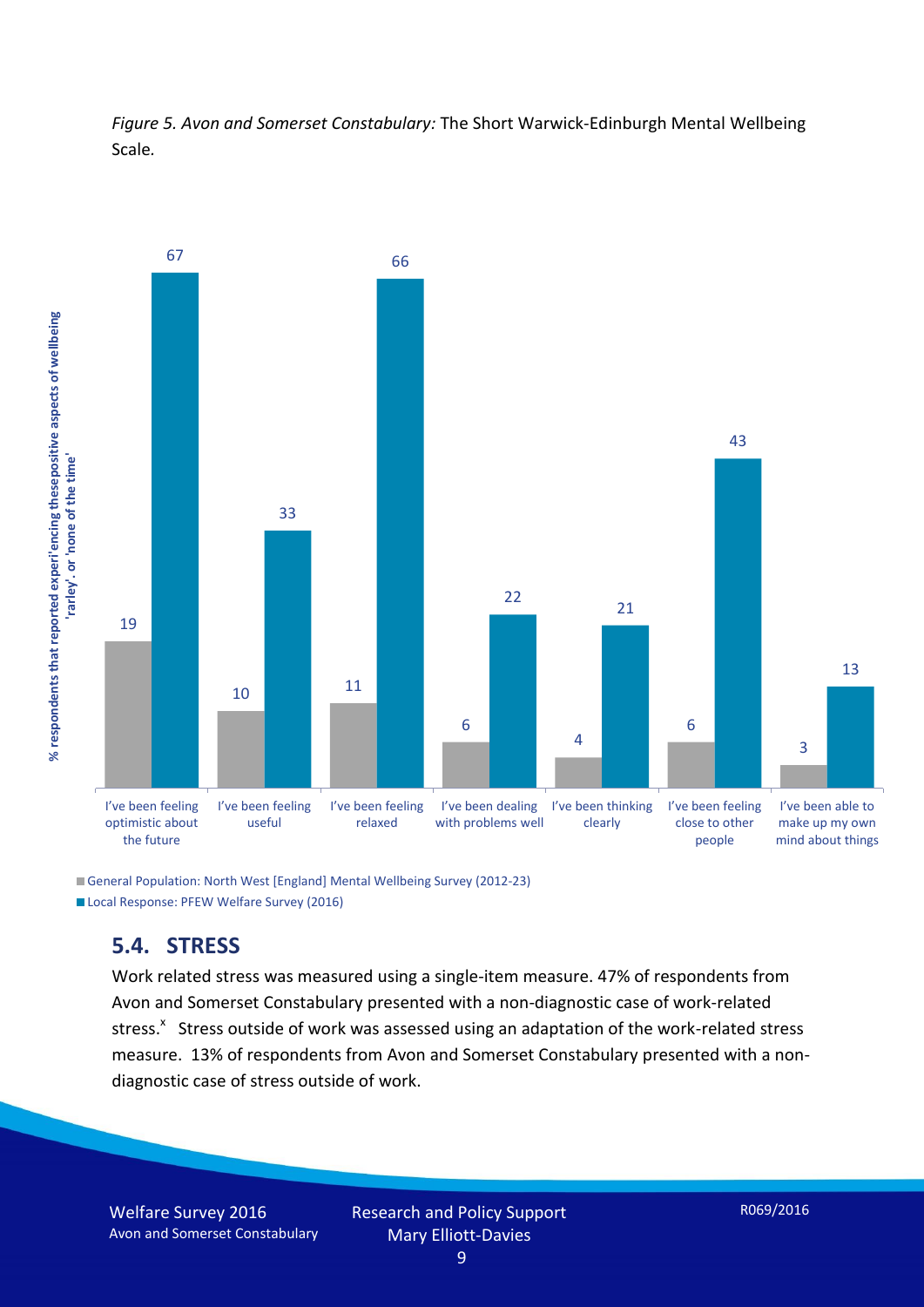# **6. ORGANISATIONAL SUPPORT: MENTAL HEALTH & WELLBEING**

Participants who indicated that they had sought help for difficulties with mental health and wellbeing were presented with additional questions concerning disclosure to a line manager.

#### **6.1. DISCLOSURE**

57% of respondents reported that they had disclosed seeking mental health and wellbeing support to their line managers.

#### **6.2. REASONS FOR NON-DISCLOSURE**

Respondents who did not disclose that they were seeking mental health and wellbeing support were asked to indicate why. Findings are presented in Figure 6 below. Respondents were able to cite as many reasons as applicable.





Reasons for non-disclosure

#### **D**Other

- I didn't want to be treated differently (in a negative way)
- I It wasn't affecting my work so I didn't feeli like I needed to
- I thought it would negatively affect my opportunities for promotion and/or specialisation
- I was worried that my other colleagues would find out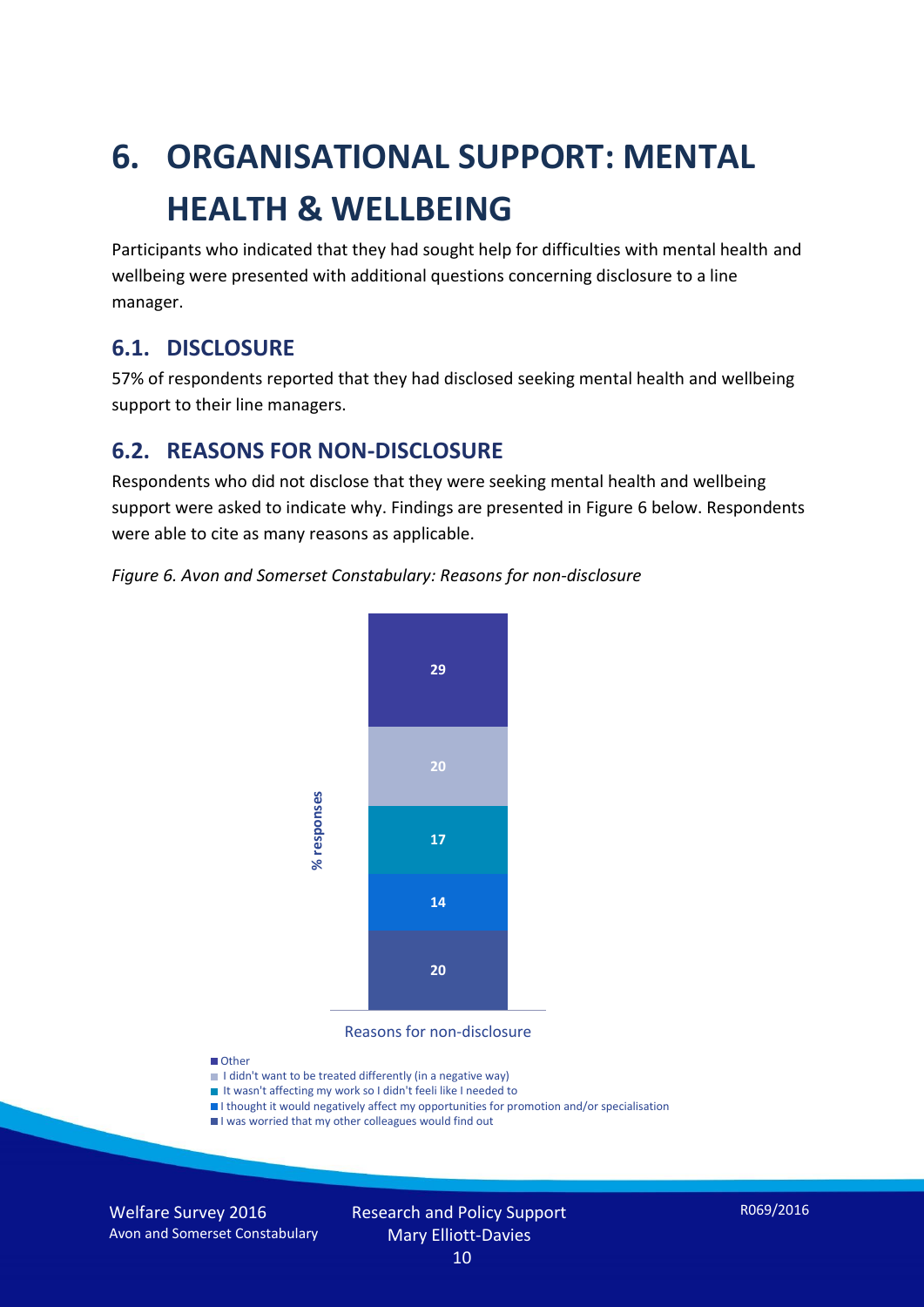#### **6.3. LOCAL ATTITUDES TO MENTAL HEALTH AND WELLBEING**

All respondents were asked about the attitude of the police service towards mental health and wellbeing. Nationally, these were found to be fairly negative. Figure 7 below shows the perception reported by respondents from Avon and Somerset Constabulary.

#### *Figure 7. Avon and Somerset Constabulary: Attitudes to mental health and wellbeing*



Welfare Survey 2016 Avon and Somerset Constabulary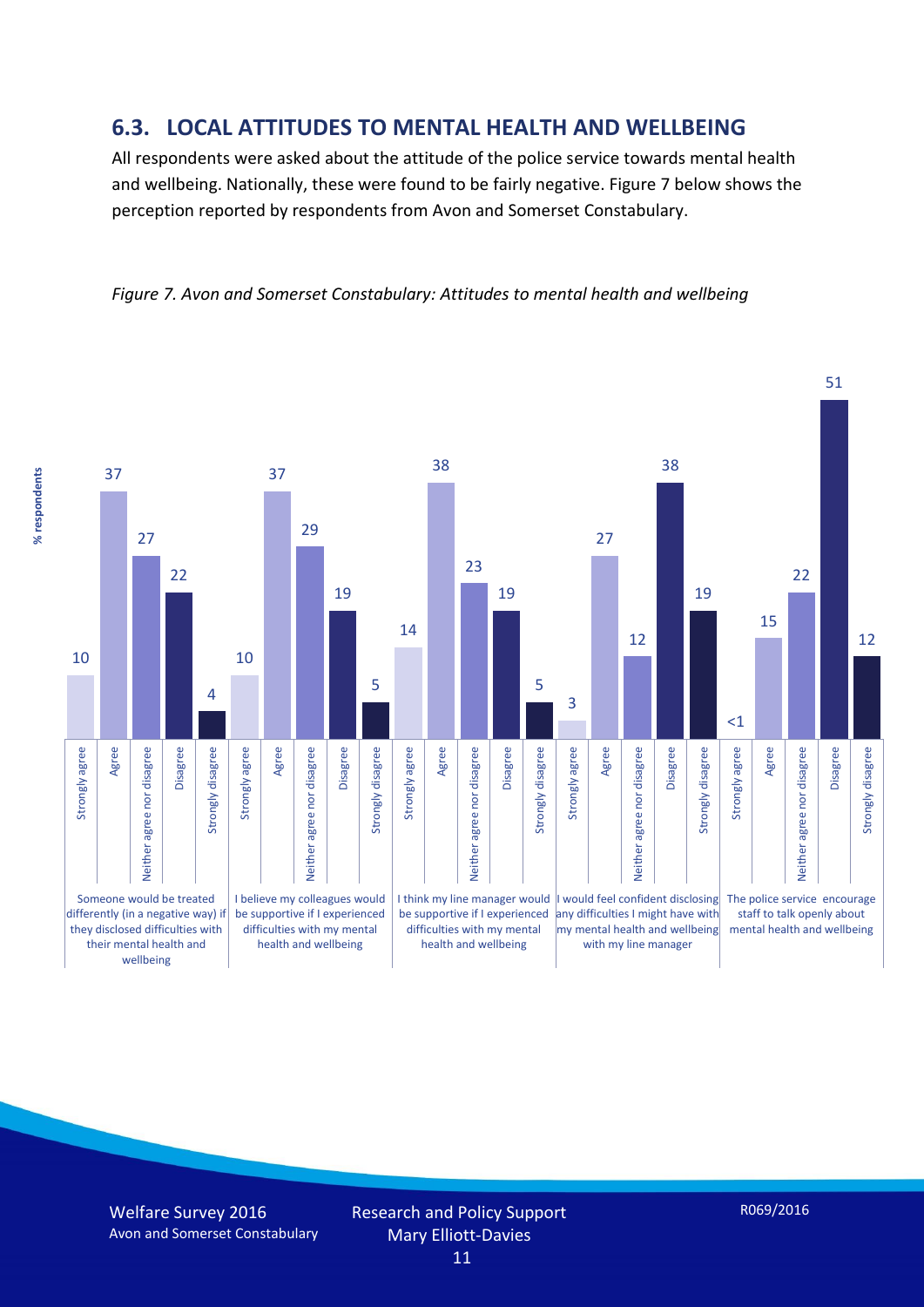# **7. ABSENCE BEHAVIOUR**

## **7.1. ABSENCE**

61% of respondents from Avon and Somerset Constabulary reported one or more days of sickness absence and 44% of respondents indicated that at least one day of their sickness absence was attributable to stress, depression, or anxiety.

### **7.2. PRESENTEEISM AND LEAVEISM**

Presenteeism is the act of attending work while ill. This has been shown to be associated with subsequent health decline, particularly in relation to burnout, $x_i$  and can to lead to elevated absenteeism.<sup>xii</sup> Moreover, evidence suggests that presenteeism can compound the effects of the initial illness and negatively influence job satisfaction, resulting in negative job attitudes and withdrawal from work.<sup>xiii</sup>

Leaveism is a recently coined term to describe hidden sickness absence and work undertaken during rest periods including using allocated time off such as annual leave entitlements to take time off when they are in fact unwell. Findings for Avon and Somerset Constabulary are presented in Figure 8 below.



*Figure 8. Avon and Somerset Constabulary: Absence behaviours*

Welfare Survey 2016 Avon and Somerset Constabulary Research and Policy Support Mary Elliott-Davies 12

R069/2016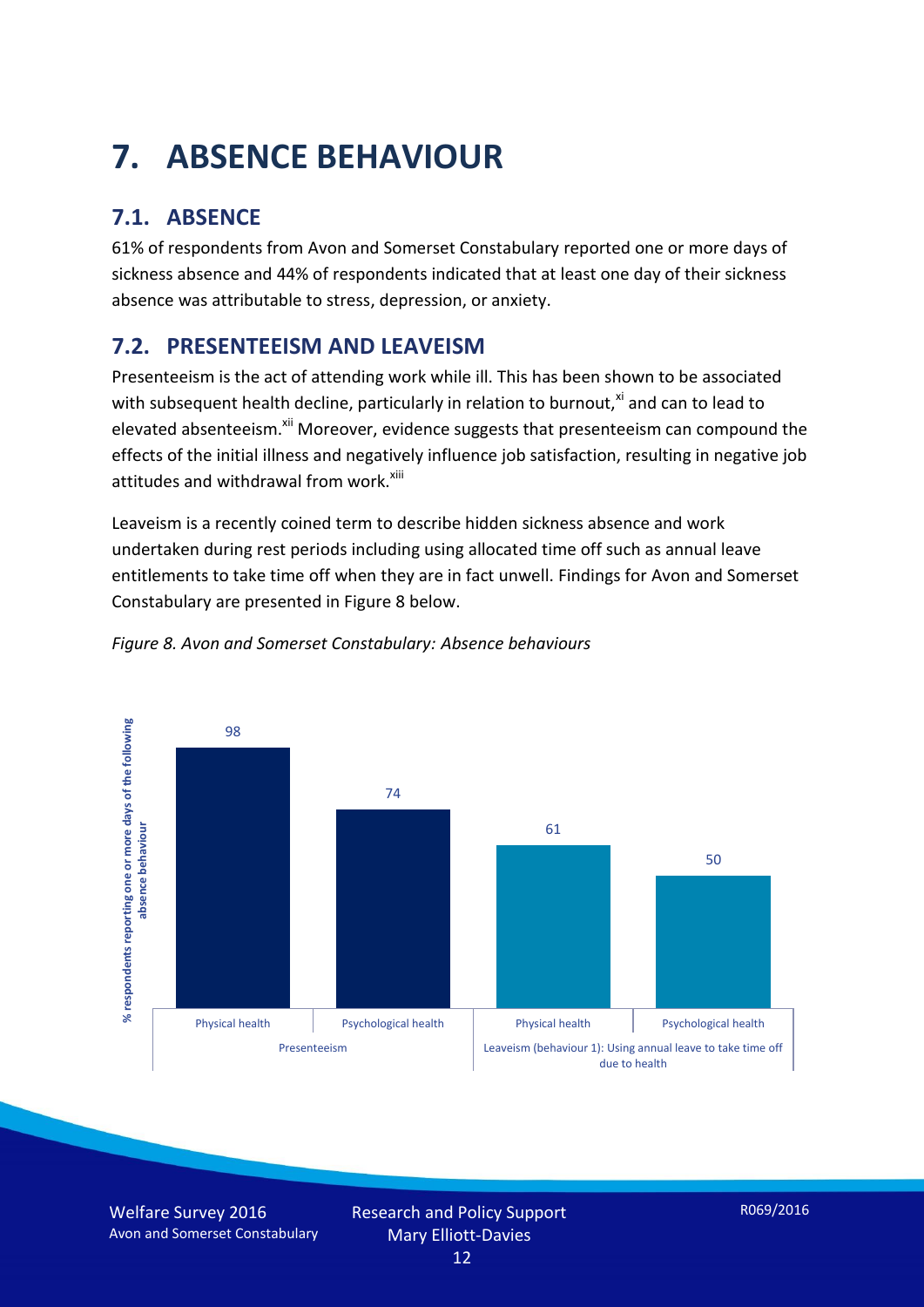# **8. ACCIDENTS, VIOLENCE AND INJURIES**

### **8.1. VIOLENCE**

% respondents **% respondents**

Verbal and physical violence was assessed using four questions regarding how often officers received verbal insults, verbal threats, unarmed physical attacks, and attacks with a weapon from members of the public over the previous 12 months. Findings are presented in Figure 9 below.

*Figure 9. Avon and Somerset Constabulary: Frequency of verbal and physical violence from members of the public* 45

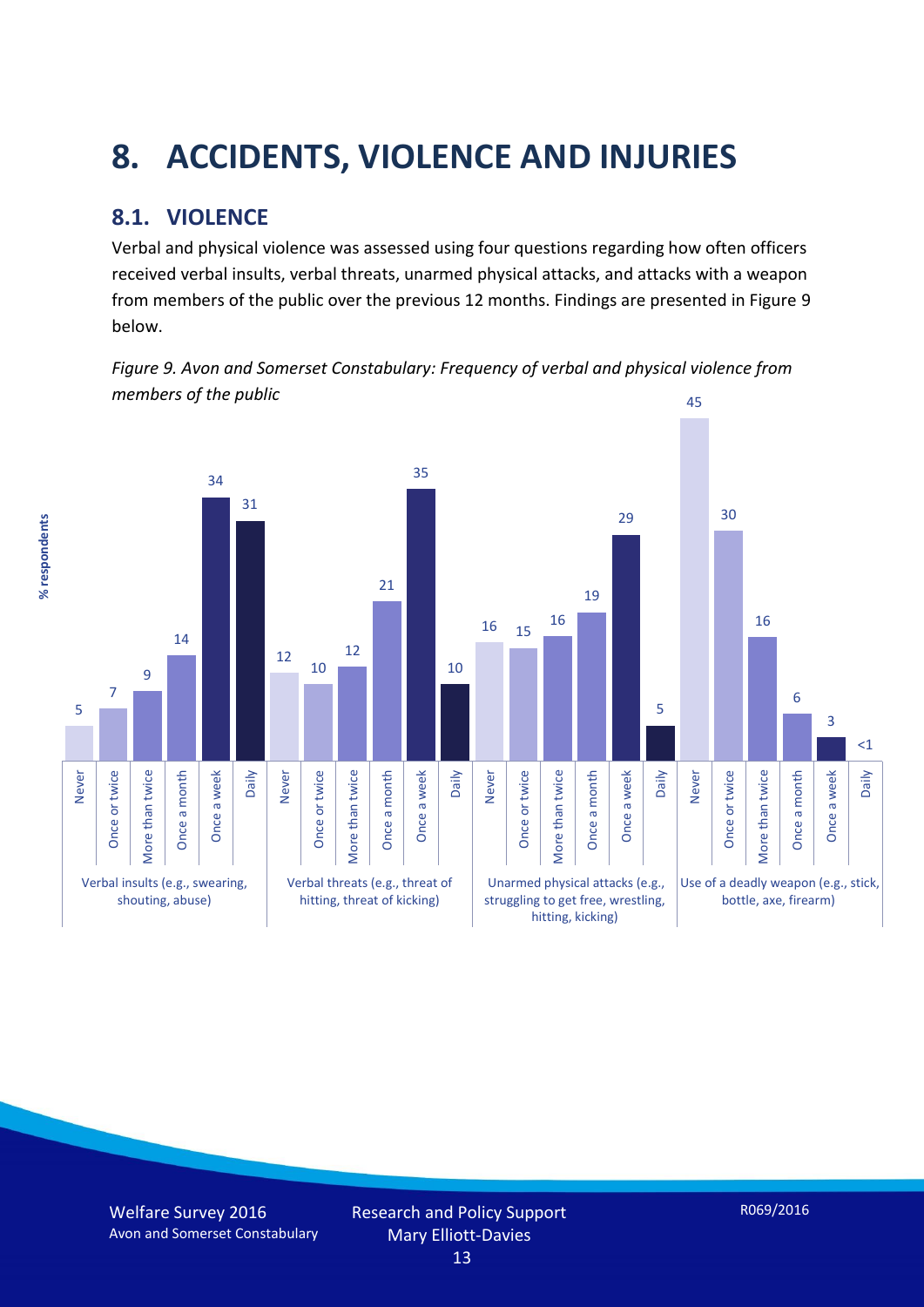#### **8.2. INJURIES DUE TO ACCIDENTS AND VIOLENCE**

33% of Avon and Somerset Constabulary respondents reported that they had suffered one or more injuries that required medical attention as a result of **work-related violence** in the last year – losing more than 56 days in sickness absence. Whilst 44% of Avon and Somerset Constabulary respondents also reported that they had suffered one or more injuries that required medical attention as a result of **work-related accidents** in the last year – losing more than 166 days in sickness absence.

Welfare Survey 2016 Avon and Somerset Constabulary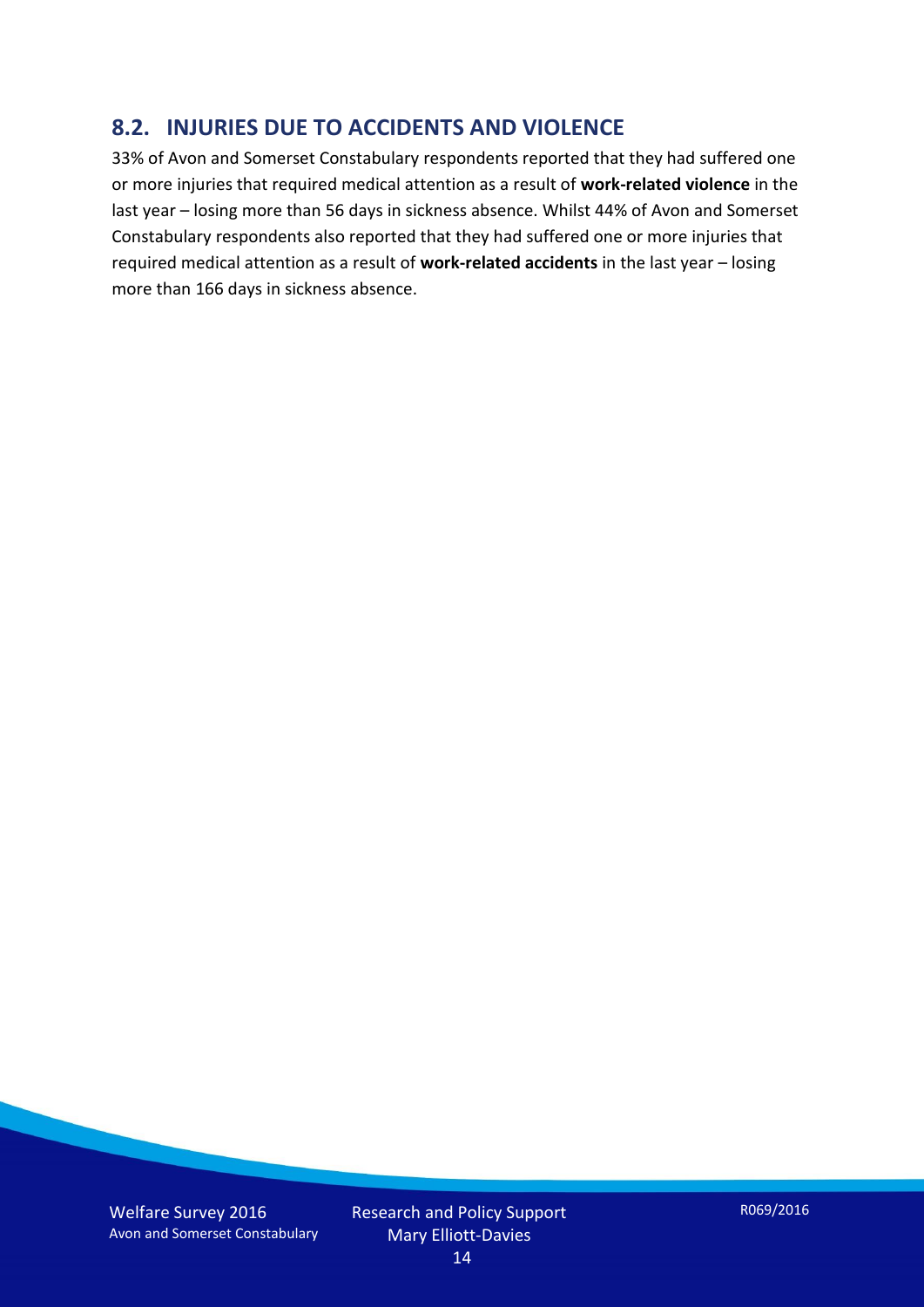## **9. Notes for JBBs**

Additional findings from the 2016 welfare survey are available on request from the Research and Policy department.

The findings of the survey can also be broken down in more detail in terms of different demographic groups, such as rank, role or length of service. However please be aware that we can only go into a certain level of detail with this demographic data in order to preserve respondents' confidentiality.

JBBs wishing to obtain further information can contact Mary Elliott-Davies [\(mary.elliott](mailto:mary.elliott-davies@polfed.org)[davies@polfed.org\)](mailto:mary.elliott-davies@polfed.org) to discuss their requirements. The Research and Policy Department only has one member of staff responsible for these data requests therefore please bear this in mind when contacting the team.

All other interested parties should speak to their local JBB in the first instance.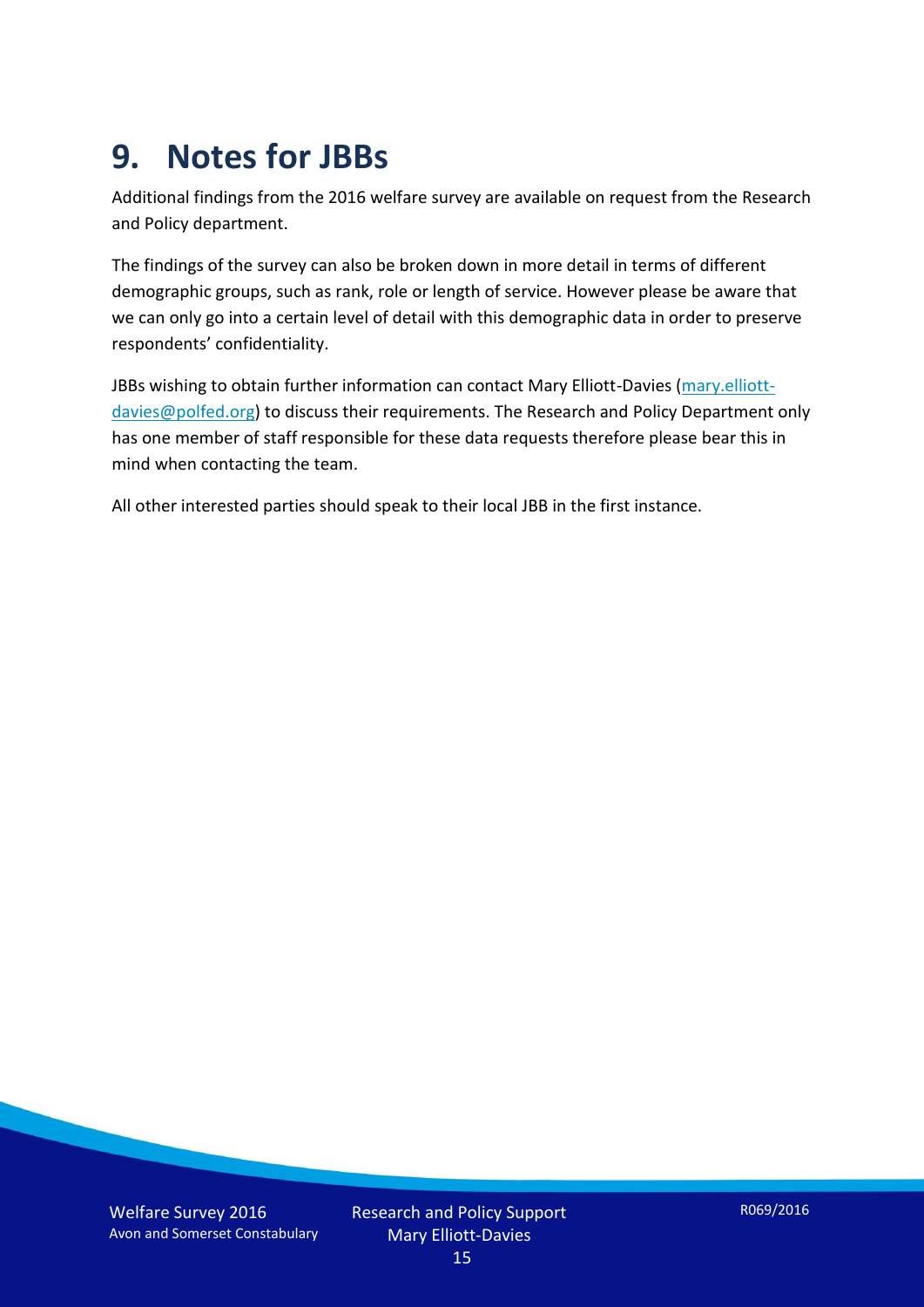# **10. REFERENCES**

<u>.</u> <sup>i</sup> National Audit Office (2015). Financial Sustainability of Police Forces in England and Wales. Retrieved September 12, 2016, fro[m https://www.nao.org.uk/wp](https://www.nao.org.uk/wp-content/uploads/2015/06/Financial-sustainability-of-police-forces.pdf)[content/uploads/2015/06/Financial-sustainability-of-police-forces.pdf](https://www.nao.org.uk/wp-content/uploads/2015/06/Financial-sustainability-of-police-forces.pdf)

<sup>ii</sup> Home Office (2010). Police Service Strength: England and Wales, 31 March 2010. Retrieved September 12, 2016, from [https://www.gov.uk/government/uploads/system/uploads/attachment\\_data/file/115745/hosb1410](https://www.gov.uk/government/uploads/system/uploads/attachment_data/file/115745/hosb1410.pdf) [.pdf](https://www.gov.uk/government/uploads/system/uploads/attachment_data/file/115745/hosb1410.pdf)

<sup>iii</sup> Home Office (2016). Police Workforce, England and Wales, 31 March 2016. Statistical Bulletin 05/16. Retrieved September 12, 2016, from [https://www.gov.uk/government/statistics/police](https://www.gov.uk/government/statistics/police-workforce-england-and-wales-31-march-2016)[workforce-england-and-wales-31-march-2016](https://www.gov.uk/government/statistics/police-workforce-england-and-wales-31-march-2016)

<sup>iv</sup> Elliott-Davies, M., Donnelly, J., Boag-Munroe, F., & Van Mechelen, D. (2016). 'Getting a battering' The perceived impact of demand and capacity imbalance within the Police Service of England and Wales: A qualitative review. The Police Journal, 89, 2, 93-116.

v Cousins, R., Mackay, C., Clarke, S., Kelly, C., Kelly, P., & McCaig, R. (2004). 'Management Standards' and work-related stress in the UK: Practical development. *Work & Stress, 18*, 113–136; Mackay, C., Cousins, R., Kelly, P., Lee, S., & McCaig, R. (2004). 'Management Standards' and work-related stress in the UK: Policy background and science. *Work & Stress, 18*, 91–112.

vi Edwards, J., & Webster, S. (2012). Psychosocial risk assessment: Measurement invariance of the UK Health and Safety Executive's Management Standards Indicator Tool across public and private sector organizations. *Work & Stress, 26*, 130–142

vii HSE.(2006).Managing shift work: *Health and Safety Guidance*. HSE Books, HSG256, ISBN 9780717661978, Crown Copyright.

viii Home Office. (2010). Guidance on Variable shift arrangements for police officers [PNB circular] 016-2010.

<sup>ix</sup> Stewart-Brown, S., Tennant, A., Tennant, R., Platt, S., Parkinson, J., & Weich, S. (2009). Internal construct validity of the Warwick-Edinburgh Mental Well-being Scale (WEMWBS): A Rasch analysis using data from the Scottish Health Education Population Survey. *Health and Quality of Life Outcomes, 7*: 15.

x Smith, A., Johal, S., Wadsworth, E., Davey Smith, G., & Peters, T. (2000). The Scale of Perceived Stress at Work: The Bristol Stress and Health at Work Study. Contract Research Report 265/2000. Sudbury: HSE Books.